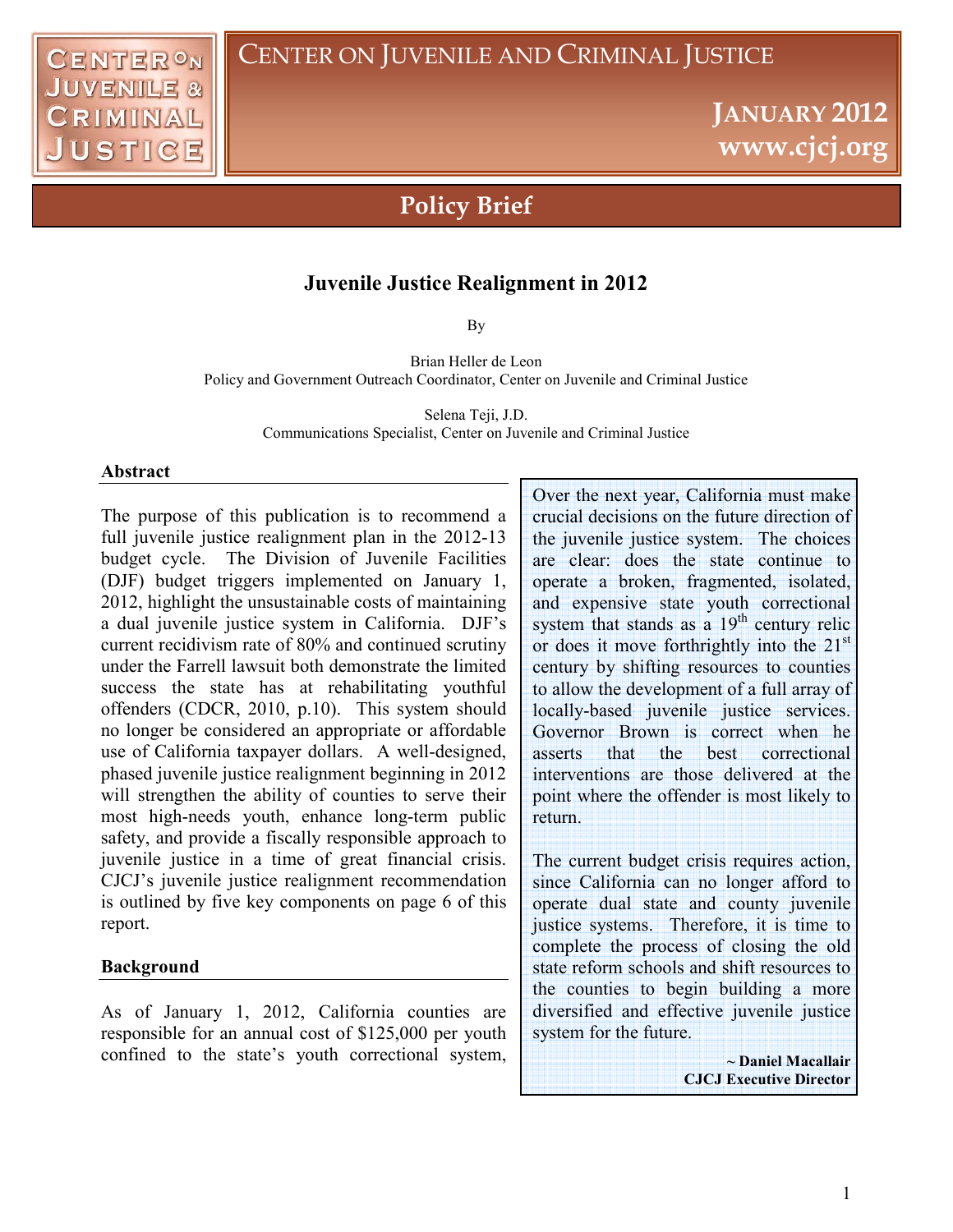$DJF<sup>1</sup>$ . This expense is designated for youth currently confined to these facilities, as well as future commitments. The requirement was a component of the package of "budget triggers" in Governor Edmund G. Brown's 2011-12 enacted budget and was incorporated into the language of Senate Bill 92 (Ch. 36, Stats. of 2011). Modifications made to Welfare and Institutions Code 731.1 under SB 92 allows Chief Probation Officers to initiate a court process to return current youth commitments to county supervision.

The DJF budget trigger was inserted into the enacted budget after several special interest groups strongly opposed several proposals from the Governor's office for a full, multi-year juvenile realignment plan where counties would have been allocated \$242 million per year to serve these high-risk wards (approximately the \$200,000 per DJF incarcerated youth it cost at the time) (Dept. of Finance, 2011). Several individual counties also opposed the realignment proposal due to concerns that the state would not provide a sustainable source of funding necessary to enhance their capacity to serve these high-risk youth. The purpose of this funding was to increase county capacity in order to house youthful offenders returning from DJF such as facility redesign, staff retraining, and implementation of model practices for rehabilitation. Another proposal was presented allowing for counties to utilize the fiscal allocation to "buy-back" bed space at DJF for those youthful offenders deemed inappropriate for local supervision during the transition to complete realignment by 2014 (Steinhart, 2011). This proposal was also strongly opposed by the special interest groups, despite warnings of the budget triggers.

#### **The Need for Realignment in 2012**

<u>.</u>

The DJF budget trigger creates another opportunity for California counties, juvenile justice stakeholders, and state legislators to reevaluate their current investments in state solutions to local problems. The State of California can no longer afford to operate a dual juvenile justice system. The state-run youth correctional facilities are not delivering results in long-term public safety and effective use of taxpayer dollars. California's DJF has a re-arrest rate of 80% within 3 years of release (CDCR, 2010). It currently annually costs California taxpayers \$193,111 per youth to confine the 1,174 remaining youth in state youth facilities, with a total annual budget of \$226 million (Dept. of Finance, personal communication, December 27, 2011). Currently, the Superior Court of California stated that mental health care for state-incarcerated youth is "toxic" and overall health care is "abysmal" (Superior Court, 2008, pp.11-15). The current state juvenile justice system is a continuing drain on California's resources and delivers few positive long-term benefits for confined youth or for our communities. At a time of such fiscal crisis, California can no longer afford to be shortsighted in its juvenile justice policies and practices.

Historically, juvenile justice budgetary realignment in California has been successfully met by innovation at the county level. Several California counties, such as San Bernardino, Napa, Santa Clara, Alameda, San Francisco and Santa Cruz, have implemented innovative local practices for rehabilitation of serious youth offenders based on data-driven principles. Some of these counties are already seeing reductions in recidivism (re-arrest) rates, thereby increasing the long-term public safety of their communities and saving taxpayer dollars (*See* NCCD, 2010, p.13; San Bernardino County Probation Dept., 2011 for examples). In fact, juvenile felony arrest rates are falling in

<sup>&</sup>lt;sup>1</sup> The 2005 reorganization of the Youth and Adult Correctional Agencies into the CDCR created the Division of Juvenile Facilities (DJF). The DJF is commonly referred to as the Division of Juvenile Justice (DJJ). This report uses the Division of Juvenile Facilities.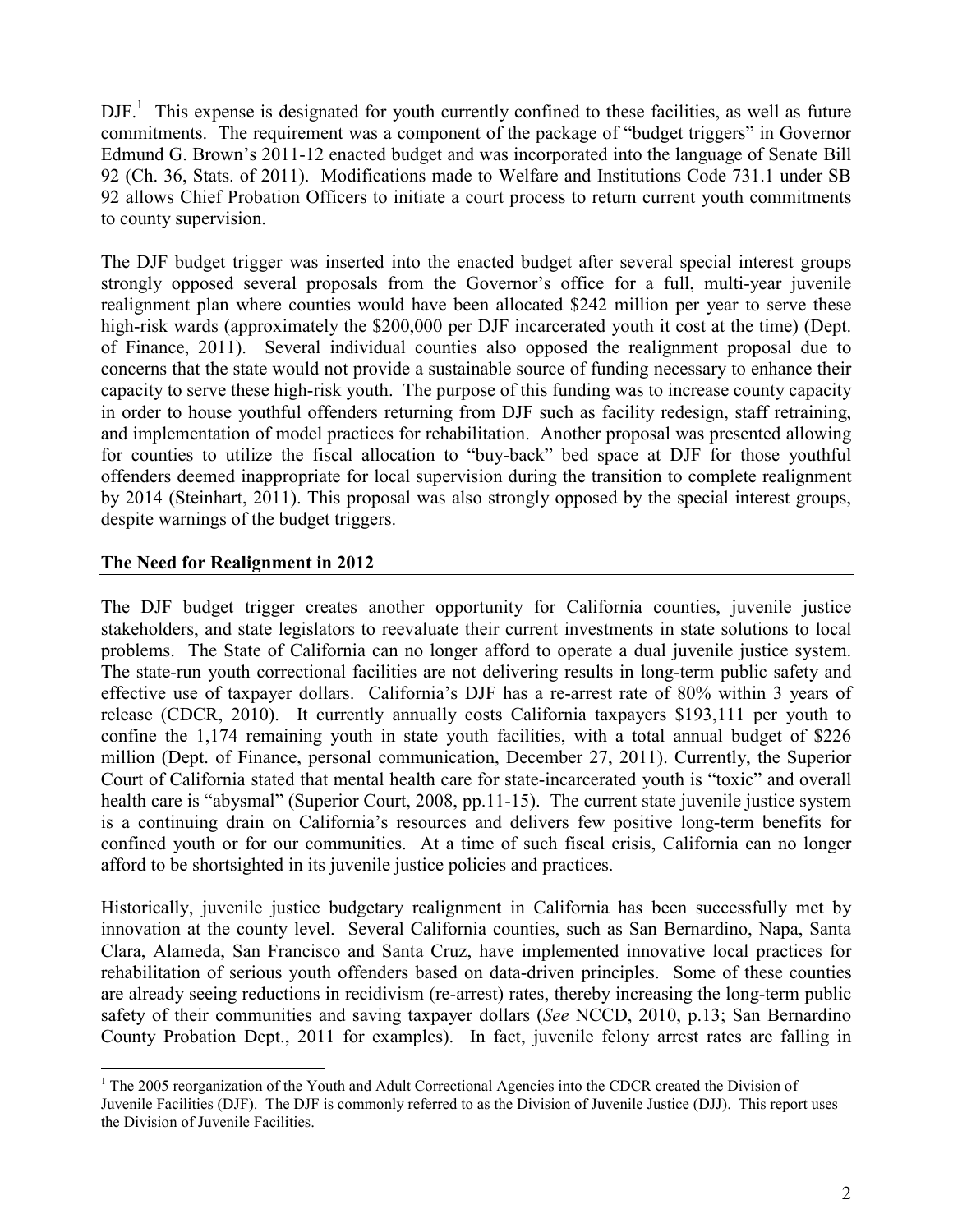tandem with a wave of juvenile de-incarceration across California (CJCJ, 2011c). If given the opportunity provided by a full realignment, all counties will be compelled to improve their juvenile justice practices to recognized model standards.

By embracing a realignment plan, the State of California will eliminate the needless expense and the state's obligations under the Farrell lawsuit. One reason for the exorbitant cost of DJF is due to the Farrell lawsuit that requires the state provide constitutionally adequate care to its wards. The state has already spent over \$6 million to address compliance issues with the seven-year-long remedial efforts (OIG, 2010). This funding could be reinvested back into county juvenile justice services, K-12 education, increased medical care access, and family support programs instead of maintaining under-compliant state youth correctional facilities.

In addition counties already have a better institutional capacity than the state to serve their high-risk youth offenders, as county probation departments have utilized federal grants over the past 15 years to expand and rebuild facilities. This has resulted in more modern high security facilities and institutional bed space at the local level than those offered by DJF (CJCJ, 2009). Local programming also currently exists in several self-reliant counties that already have minimal reliance on the state's system (CJCJ, 2011a). A well designed juvenile justice realignment plan, with a multi-year realignment process and sufficient and sustainable funding for counties, is an effective approach to promoting long-term public safety.

#### **County Costs and Comparisons**

Although many counties have independently reduced their reliance on state institutional care, a small group of California counties continue to be highly state-dependent. Previous studies have shown that high rates of commitment to DJF are not related to juvenile crime rates or trends (CJCJ, 2011a). Of California's 58 counties, 14 counties have no youth in DJF and 22 each have less than ten youth in DJF (JRB, 2011, Table 2). These 36 counties demonstrate a lack of need for the state facilities, and, in some cases, a self-reliant approach to rehabilitating serious youth offenders.

Fifteen counties have more than 20 youth in DJF, and these counties comprise 86% of the DJF population (*See* Appendix). Of these 15 counties, five (Monterey, Fresno, Kern, Kings, and Merced County) account for 21.6% of DJF's juvenile population despite having only 8.5% of the juvenile felony arrests in the state (JRB, 2011; CJSC, 2010). Instead of pursuing effective local solutions practiced elsewhere in the state, a small group of counties with moderate-sized populations are heavily relying on the state's youth correctional facilities.

Figure 1 shows, the five most state-dependent counties send youth to DJF at 10 times the rate of the five most self-reliant counties, and 2.5 times more than the state average (24.2). These five counties cost California taxpayers six times (600%) more per juvenile felony arrest as compared to the five most self-reliant counties, a difference of \$45.8 million per year (*See* Appendix). Yet this cost is shared by all counties, thus residents of self-reliant counties are paying an outsized tax burden for those counties who continue their state-dependent practices.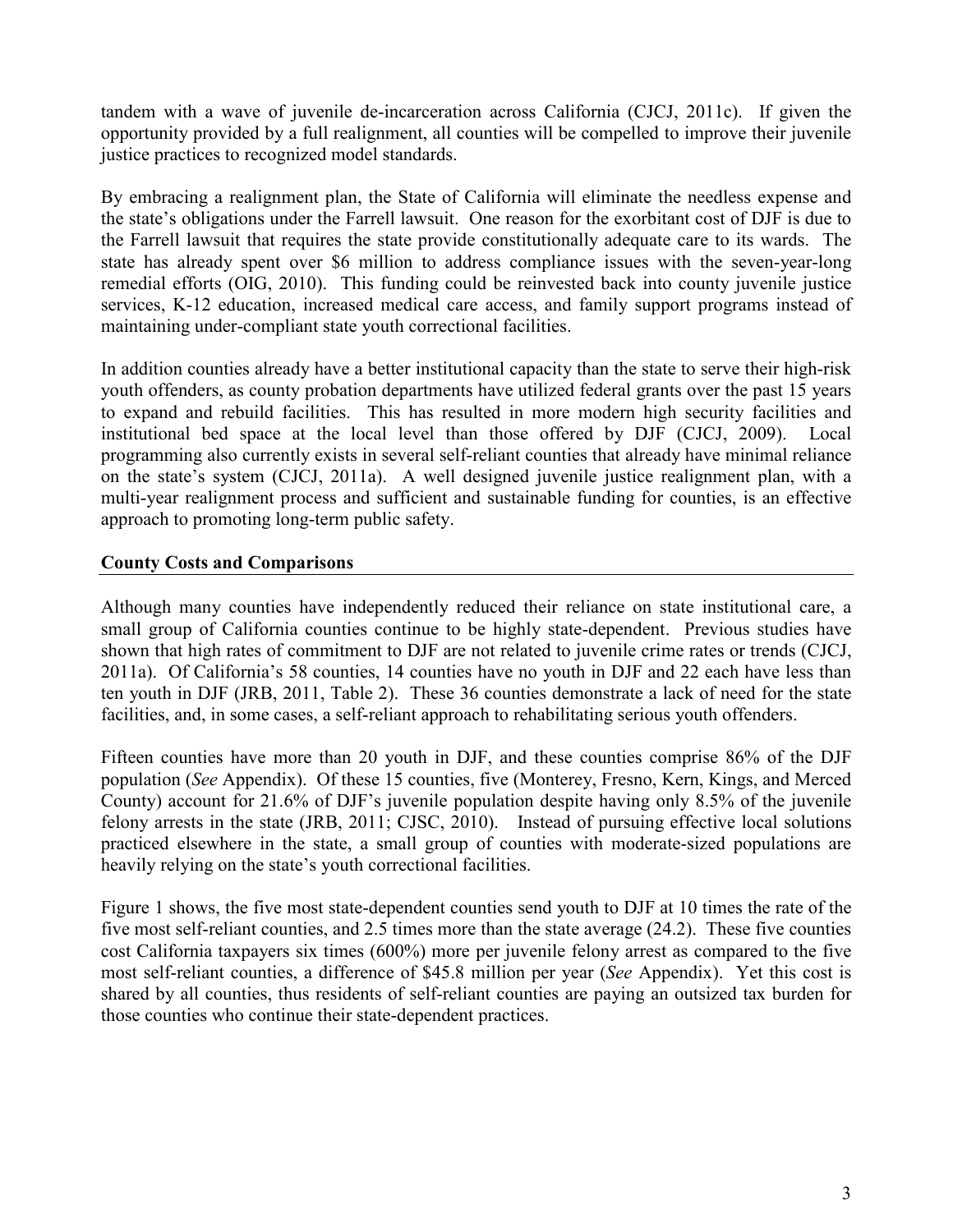

**Figure 1. Counties with the highest and lowest use of DJF, 2011** 

Source: JRB, 2011; CJSC, 2010.

California taxpayers are responsible for supporting a state system that is utilized by a small group of counties who continue to send youthful offenders to DJF at much higher rates than other counties. These same counties have been among the slowest to adopt model practices for rehabilitating youth offenders.

Even with the Governor's 2011-12 budget triggers in effect, the five most state-dependent counties would contribute an extra \$16.1 million per year to the taxpayers tab compared to the five most selfreliant counties (*See* Appendix). Keeping the youth correctional facilities open at such an unfair burden to the state taxpayer and innovative counties is no longer responsible fiscal policy.

As the following examples demonstrate, county-based alternatives for housing and rehabilitating serious youth offenders are far more cost-effective and produce far better results in long-term public safety than the state's DJF facilities.

## **Funding County-Based Alternatives to DJF: Two California Examples**

The following two examples are from counties that historically relied on the state's youth correctional system as an intervention for a majority of their juvenile-justice involved youth. Both counties in the past decade, for different reasons, accepted the challenge of serving more youth at the local level. These counties represent the ability for county systems to redesign themselves in the interest of long-term public safety.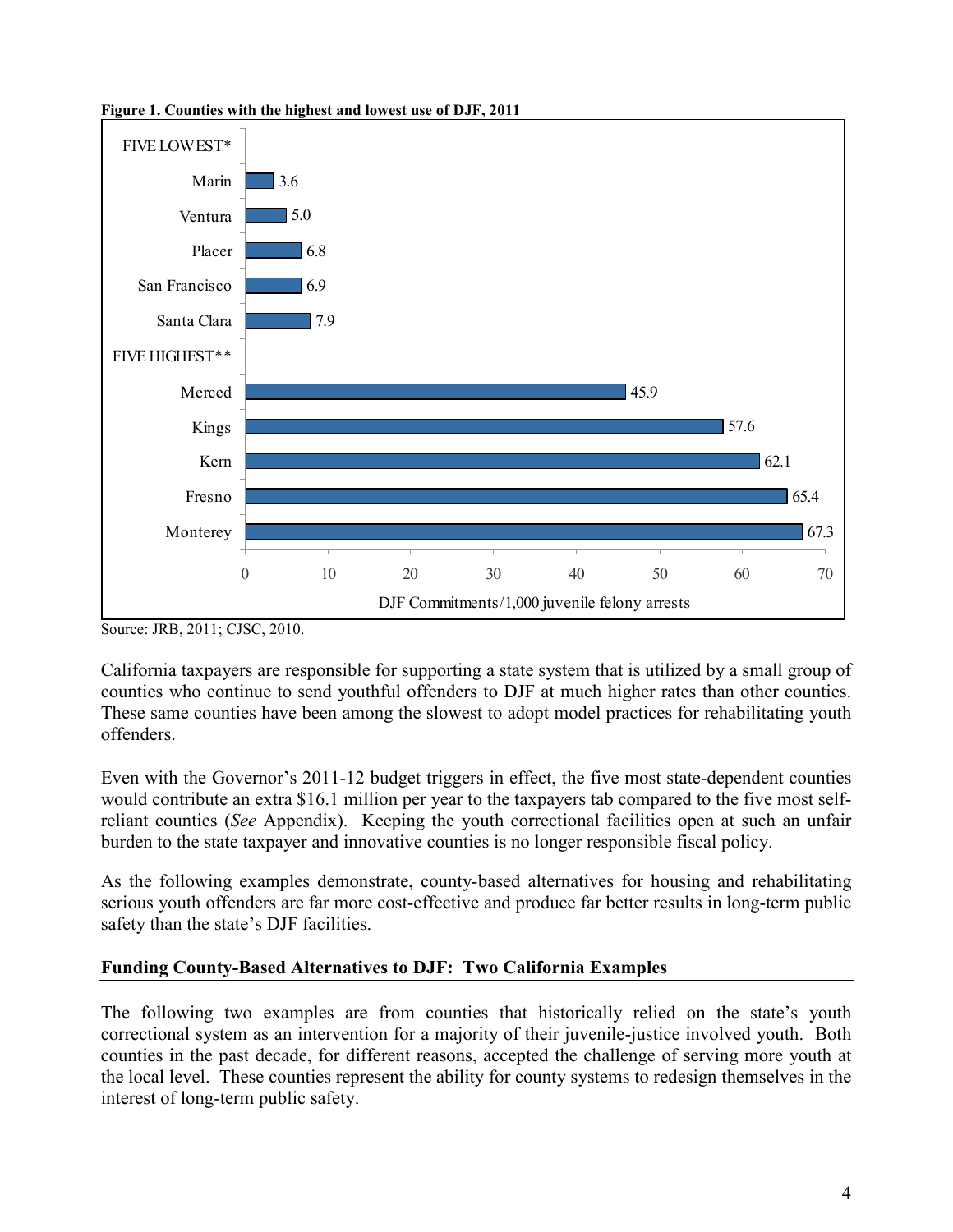#### *Santa Clara County's Enhanced Ranch Program*

The fifth most populous county in the state, Santa Clara County has historically been one of the highest committing counties of youth to DJF. However, under the strong leadership of Chief Probation Officer Sheila Mitchell, in August 2006 the William F. James Boys Ranch and Muriel Wright Residential Center began shifting their practices from a custodial model towards a therapeutic model of care. Prior to this time, the county facilities had a 40% failure rate, which was reduced after the implementation of a therapeutic model. The initial cost to the county for the facility conversion and staff retraining was \$3.2 million; the equivalent of the cost to house 16 youth currently in DJF. As of June 2011, the county had 19 youth confined to DJF and is now the fifth lowest DJF committing county (Figure 1); serving many of its serious youth offenders through its Enhanced Ranch program.

**Cost per youth/year:** \$131,870 (68% cost of DJF youth) **Recidivism Results:** 37% after 12 months (less than half of DJF's 80% rate)

(NCCD, 2010)

#### *San Bernardino County's Gateway Facility*

Prior to 2007, San Bernardino County had a history of state dependency for managing their youthful offender population. However, during the realignment of low-level offenders to the local level, San Bernardino County chose to pursue a more modern and effective approach to juvenile rehabilitation. Utilizing juvenile realignment funding under Senate Bill 81, the county created the Gateway Program with tiered levels of security and supervision to serve both low-level offenders and serious or high-risk youth offenders. Currently, serious youth offenders who might otherwise be housed in DJF make up 36% of the Gateway population. (San Bernardino County Probation Department, 2011).

**Cost per youth/year:** \$152,000 (79% cost of DJF youth) **Recidivism Results:** 36.5% after 6 months (less than half of DJF's 80% rate) (San Bernardino County Probation Department, 2011)

It is clear from these two examples that California counties have the ability to achieve long-term public safety goals, like reduced recidivism and positive outcomes for youth offenders, at **more than double** the levels of effectiveness of the state system. These counties are achieving these outcomes while saving taxpayers an **average of 25%** per year, per youth offender. Other counties continue to rely on the archaic state system rather than implementing local practices that produce far superior results than others.

#### **Conclusion**

In recognition of the state's current fiscal crisis, a dual system is no longer a sustainable approach for juvenile justice in California. While a minority of counties have been slow to update their systems to  $21<sup>st</sup>$  century standards and model practices, all counties have both the current and potential capacity for innovative rehabilitative services for serious youthful offenders. In order to ensure long-term public safety, CJCJ recommends a full juvenile justice realignment plan in the 2012-13 budget cycle. Counties will need a sustainable source of funding to serve this high-risk population responsibly.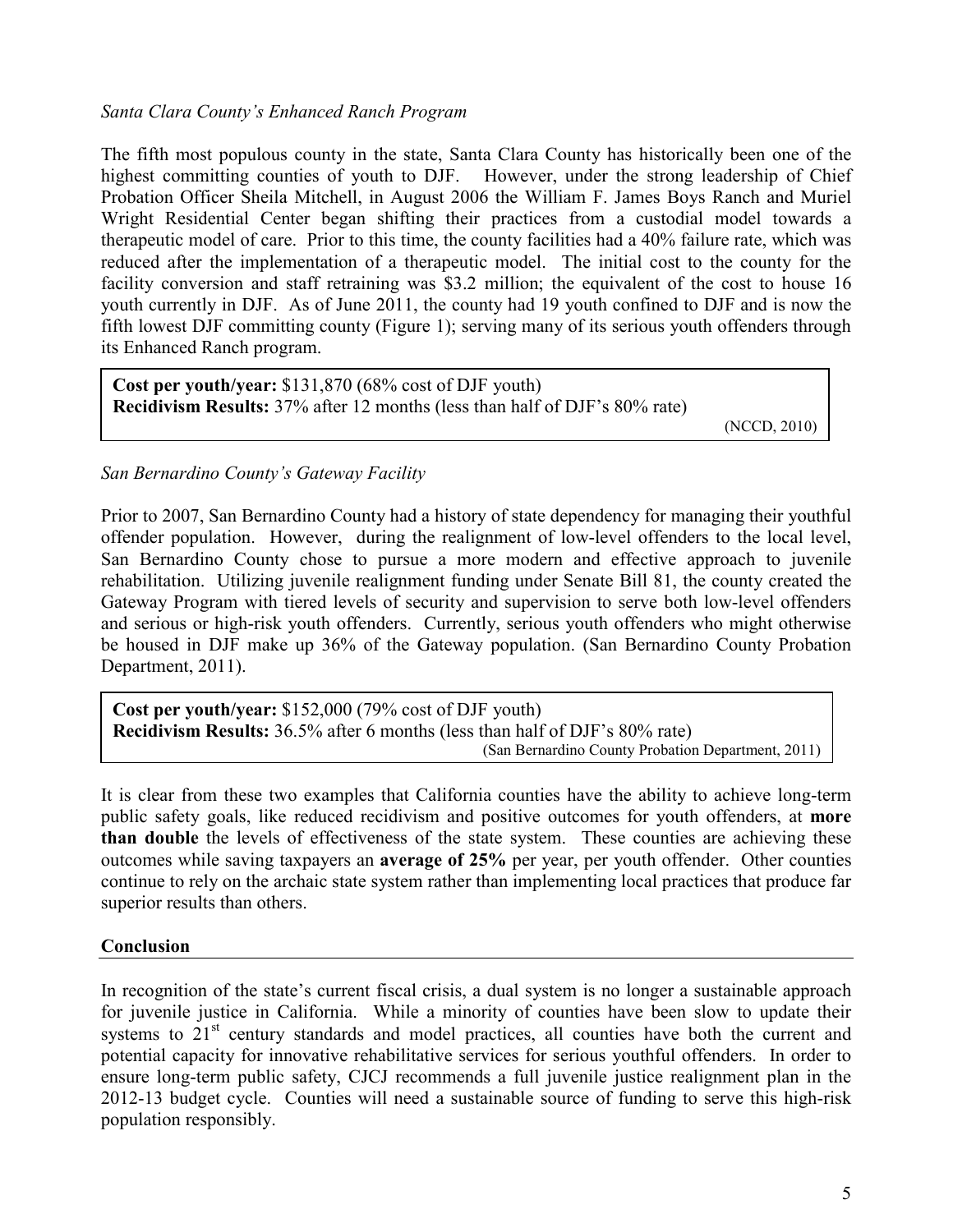#### **Policy Recommendations Moving Forward**

CJCJ recommends five policy recommendations for a full juvenile justice realignment to begin in 2012. This recommendation promotes a three-year realignment designed to allow counties time to cultivate the local infrastructure to serve the remaining youthful offender population currently confined to DJF, and would result in substantial cost savings to the State of California. Similar recommendations by the Legislative Analyst's Office, Little Hoover Commission, and the Governor's Office date back to 2008. A full juvenile justice realignment plan includes the below components.

- **1. Multi-year juvenile justice realignment process** with complete closure of DJF by December 2015. No additional DJF commitments would be accepted after October 1, 2012.
- **2. Sustained, dedicated realignment of juvenile justice funding to counties.** DJF funding should be reallocated to counties on a staggered basis over the three-year period; reaching a minimum of 70% of current DJF funding by December 2015. The individual county allocation formula should be based on county juvenile felony arrest rates and utilized for capacity building and system redesign. Reallocated funding should be designated through existing juvenile justice funding streams. In line with concerns raised by other nonpartisan bodies, CJCJ recommends the addition of non-supplantation language to SB 81.
- **3. Reserve fund for counties until December 2015.** Similar to the Senate Bill 81 funding formula, an additional 10% of current DJF funding should be kept aside each year up to December 2015. This funding allocation will be available to counties through a grant process based on per county commitments as of January 1, 2012, specifically for capacity building to serve high-risk serious offenders.
- **4. Prioritizing system capacity building through model practices.** Fiscal incentives and technical assistance should be in place to prioritize placing serious youth offenders in smaller, highly staffed facilities; implementing and evaluating model services and programs for the most high-risk youth; and retraining staff for utilization of model practices. Counties that do not require their own county-specific facilities for serious youth offenders should establish regional facilities, leased and managed through county partnerships. A statewide agency for assisting and promoting the development of best practices should be created.
- **5. Centralized monitoring and evaluation of county juvenile justice practices.** The state's new Board of State and Community Corrections (BSCC) should guide, facilitate and oversee the development of county rehabilitative facilities (or the conversion of existing facilities), programs and services, and sentencing practices for highest-risk, highest-need youth offenders. A BSCC subdivision should be created to monitor county use of allotted funding and devise fiscal incentives for pursuit of model practices.

This proposed juvenile justice realignment plan would require the Governor's Office to commit long-term sustainable funding for the counties to serve this additional population. Previous examples of this fiscal allocation include the Youthful Offender Block Grant under Senate Bill 81 and the Juvenile Justice Crime Prevention Act, both of which have been protected from funding cuts by the bipartisan efforts of two administrations and legislative leadership.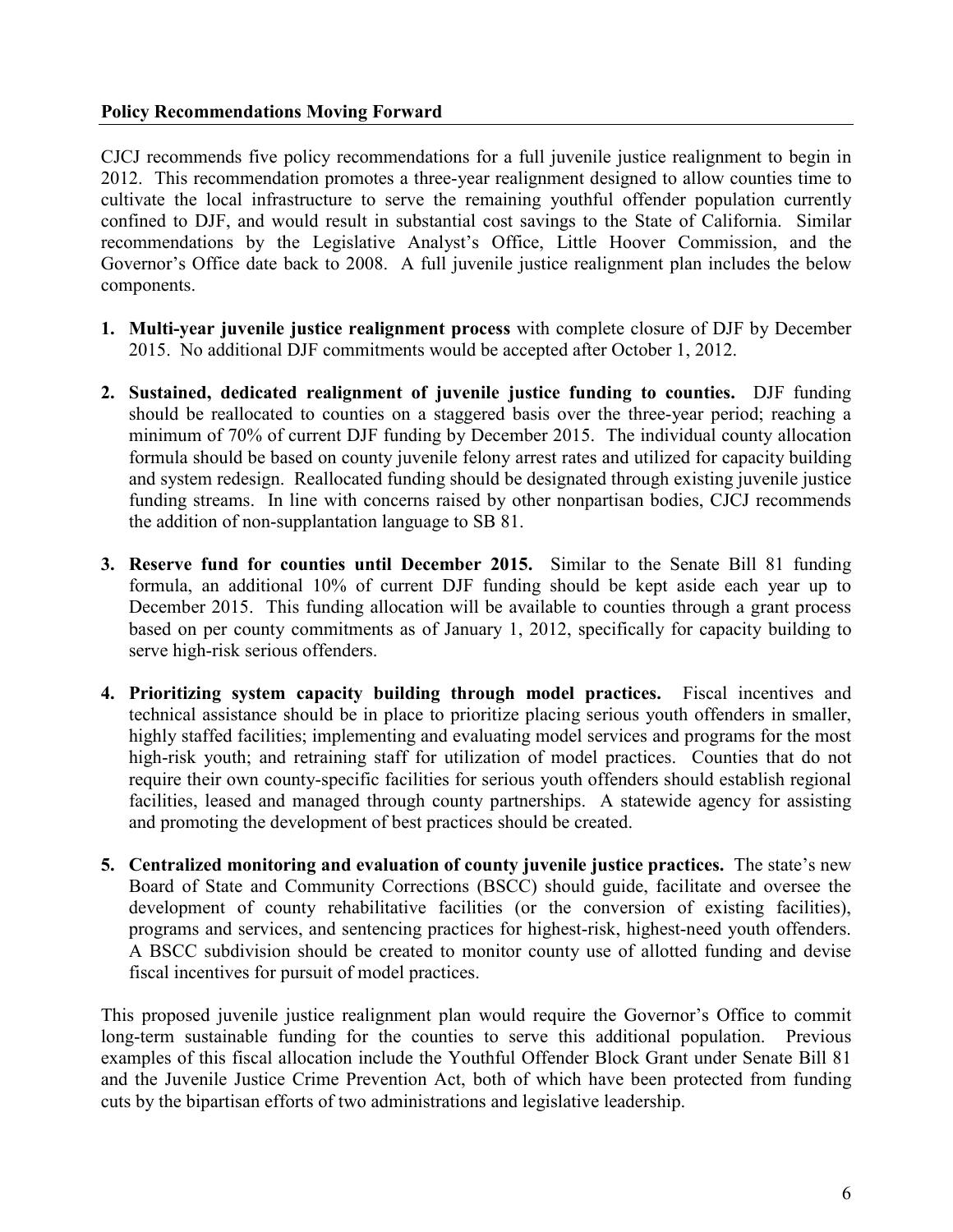| California counties DJF use and costs, ranked by rate of DJF use per 1,000 juvenile felony arrests, 2011-12 |                 |                     |                                           |                                     |                                    |                            |                    |
|-------------------------------------------------------------------------------------------------------------|-----------------|---------------------|-------------------------------------------|-------------------------------------|------------------------------------|----------------------------|--------------------|
| Rank                                                                                                        | <b>Counties</b> | <b>DJF</b><br>Youth | <b>Actual cost per</b><br>year (FY 10-11) | County cost (as<br>of Jan. 1, 2012) | State cost (as of<br>Jan. 1, 2012) | Juvenile<br>felony arrests | Rate of<br>DJF use |
| Counties with 20 youth or more in DJF (as of June 2011)                                                     |                 |                     |                                           |                                     |                                    |                            |                    |
| 1                                                                                                           | Monterey        | 42                  | \$8,110,662                               | \$5,250,000                         | \$2,860,662                        | 624                        | 67.3               |
| 2                                                                                                           | Fresno          | 89                  | \$17,186,879                              | \$11,125,000                        | \$6,061,879                        | 1,361                      | 65.4               |
| 3                                                                                                           | Kern            | 92                  | \$17,766,212                              | \$11,500,000                        | \$6,266,212                        | 1,481                      | 62.1               |
| 4                                                                                                           | Merced          | 32                  | \$6,179,552                               | \$4,000,000                         | \$2,179,552                        | 697                        | 45.9               |
| 5                                                                                                           | Contra Costa    | 54                  | \$10,427,994                              | \$6,750,000                         | \$3,677,994                        | 1,184                      | 45.6               |
| 6                                                                                                           | Tulare          | 40                  | \$7,724,440                               | \$5,000,000                         | \$2,724,440                        | 941                        | 42.5               |
| 7                                                                                                           | Sacramento      | 71                  | \$13,710,881                              | \$8,875,000                         | \$4,835,881                        | 1,950                      | 36.4               |
| 8                                                                                                           | Alameda         | 65                  | \$12,552,215                              | \$8,125,000                         | \$4,427,215                        | 2,103                      | 30.9               |
| 9                                                                                                           | Stanislaus      | 22                  | \$4,248,442                               | \$2,750,000                         | \$1,498,442                        | 891                        | 24.7               |
| 10                                                                                                          | Los Angeles     | 342                 | \$66,043,962                              | \$42,750,000                        | \$23,293,962                       | 13,987                     | 24.5               |
| 11                                                                                                          | San Joaquin     | $27\,$              | \$5,213,997                               | \$3,375,000                         | \$1,838,997                        | 1,413                      | 19.1               |
| 12                                                                                                          | San Diego       | 76                  | \$14,676,436                              | \$9,500,000                         | \$5,176,436                        | 4,207                      | 18.1               |
| 13                                                                                                          | Riverside       | 46                  | \$8,883,106                               | \$5,750,000                         | \$3,133,106                        | 2,788                      | 16.5               |
| 14                                                                                                          | San Bernardino  | 42                  | \$8,110,662                               | \$5,250,000                         | \$2,860,662                        | 3,418                      | 12.3               |
| 15                                                                                                          | Orange          | 44                  | \$8,496,884                               | \$5,500,000                         | \$2,996,884                        | 3,674                      | 12.0               |
| Counties with less than 20 youth in DJF (as of June 2011)                                                   |                 |                     |                                           |                                     |                                    |                            |                    |
| 1                                                                                                           | Mono            |                     | \$193,111                                 | \$125,000                           | \$68,111                           | 5                          | 200.0              |
| 2                                                                                                           | Modoc           | 1                   | \$193,111                                 | \$125,000                           | \$68,111                           | 12                         | 83.3               |
| 3                                                                                                           | Del Norte       | $\mathbf{1}$        | \$193,111                                 | \$125,000                           | \$68,111                           | 15                         | 66.7               |
| 4                                                                                                           | Kings           | 17                  | \$3,282,887                               | \$2,125,000                         | \$1,157,887                        | 295                        | 57.6               |
| 5                                                                                                           | Glenn           | $\overline{2}$      | \$386,222                                 | \$250,000                           | \$136,222                          | 38                         | 52.6               |
| 6                                                                                                           | Sutter          | 7                   | \$1,351,777                               | \$875,000                           | \$476,777                          | 159                        | 44.0               |
| 7                                                                                                           | <b>Butte</b>    | 11                  | \$2,124,221                               | \$1,375,000                         | \$749,221                          | 297                        | 37.0               |
| 8                                                                                                           | Siskiyou        | $\overline{c}$      | \$386,222                                 | \$250,000                           | \$136,222                          | 62                         | 32.3               |
| 9                                                                                                           | Sonoma          | 17                  | \$3,282,887                               | \$2,125,000                         | \$1,157,887                        | 549                        | 31.0               |
| 10                                                                                                          | Santa Barbara   | 16                  | \$3,089,776                               | \$2,000,000                         | \$1,089,776                        | 518                        | 30.9               |
| 11                                                                                                          | Madera          | 6                   | \$1,158,666                               | \$750,000                           | \$408,666                          | 199                        | 30.2               |
| 12                                                                                                          | Humboldt        | 3                   | \$579,333                                 | \$375,000                           | \$204,333                          | 100                        | 30.0               |
| 13                                                                                                          | Yuba            | $\overline{2}$      | \$386,222                                 | \$250,000                           | \$136,222                          | 73                         | 27.4               |
| 14                                                                                                          | San Mateo       | 17                  | \$3,282,887                               | \$2,125,000                         | \$1,157,887                        | 639                        | 26.6               |
| 15                                                                                                          | Lake            | $\overline{2}$      |                                           | \$250,000                           | \$136,222                          | 79                         | 25.3               |
| 16                                                                                                          | San Luis Obispo | 4                   | \$386,222<br>\$772,444                    | \$500,000                           | \$272,444                          | 183                        | 21.9               |
| 17                                                                                                          | Shasta          | 6                   | \$1,158,666                               | \$750,000                           | \$408,666                          | 289                        | 20.8               |
| 18                                                                                                          | Mendocino       | 3                   | \$579,333                                 | \$375,000                           | \$204,333                          | 158                        | 19.0               |
| 19                                                                                                          | Solano          | 13                  | \$2,510,443                               | \$1,625,000                         |                                    | 793                        |                    |
|                                                                                                             | Yolo            | 5                   |                                           |                                     | \$885,443                          | 324                        | 16.4               |
| 20<br>21                                                                                                    | San Benito      |                     | \$965,555<br>\$386,222                    | \$625,000                           | \$340,555                          | 142                        | 15.4               |
|                                                                                                             | Tehama          | 2                   |                                           | \$250,000                           | \$136,222                          | $80\,$                     | 14.1               |
| 22<br>23                                                                                                    |                 | 1                   | \$193,111                                 | \$125,000                           | \$68,111                           |                            | 12.5               |
|                                                                                                             | El Dorado       | 2                   | \$386,222                                 | \$250,000                           | \$136,222                          | 187                        | 10.7               |
| 24                                                                                                          | Santa Cruz      | 3                   | \$579,333                                 | \$375,000                           | \$204,333                          | 351                        | 8.5                |
| 25                                                                                                          | Santa Clara     | 19                  | \$3,669,109                               | \$2,375,000                         | \$1,294,109                        | 2,407                      | 7.9                |
| 26                                                                                                          | San Francisco   | 7                   | \$1,351,777                               | \$875,000                           | \$476,777                          | 1,020                      | 6.9                |
| 27                                                                                                          | Placer          | 3                   | \$579,333                                 | \$375,000                           | \$204,333                          | 443                        | 6.8                |
| 28                                                                                                          | Ventura         | 5                   | \$965,555                                 | \$625,000                           | \$340,555                          | 993                        | 5.0                |
| 29                                                                                                          | Marin           | 1                   | \$193,111                                 | \$125,000                           | \$68,111                           | 281                        | 3.6                |
| TOTAL*                                                                                                      |                 | 1,263               | \$243,899,193                             | \$157,875,000                       | \$86,024,193                       | 52,232                     | 24.2               |

Source: DJF, 2011; Dept. of Finance, personal communication, December 27, 2011; SB 92; CJSC, 2010.

\*Alpine, Amador, Calaveras, Colusa, Imperial, Inyo, Lassen, Mariposa, Napa, Nevada, Plumas, Sierra, Trinity, and Tuolumne housed no youth in DJF as of June 2011, despite accounting for a combined 822 of the juvenile felony arrests in California.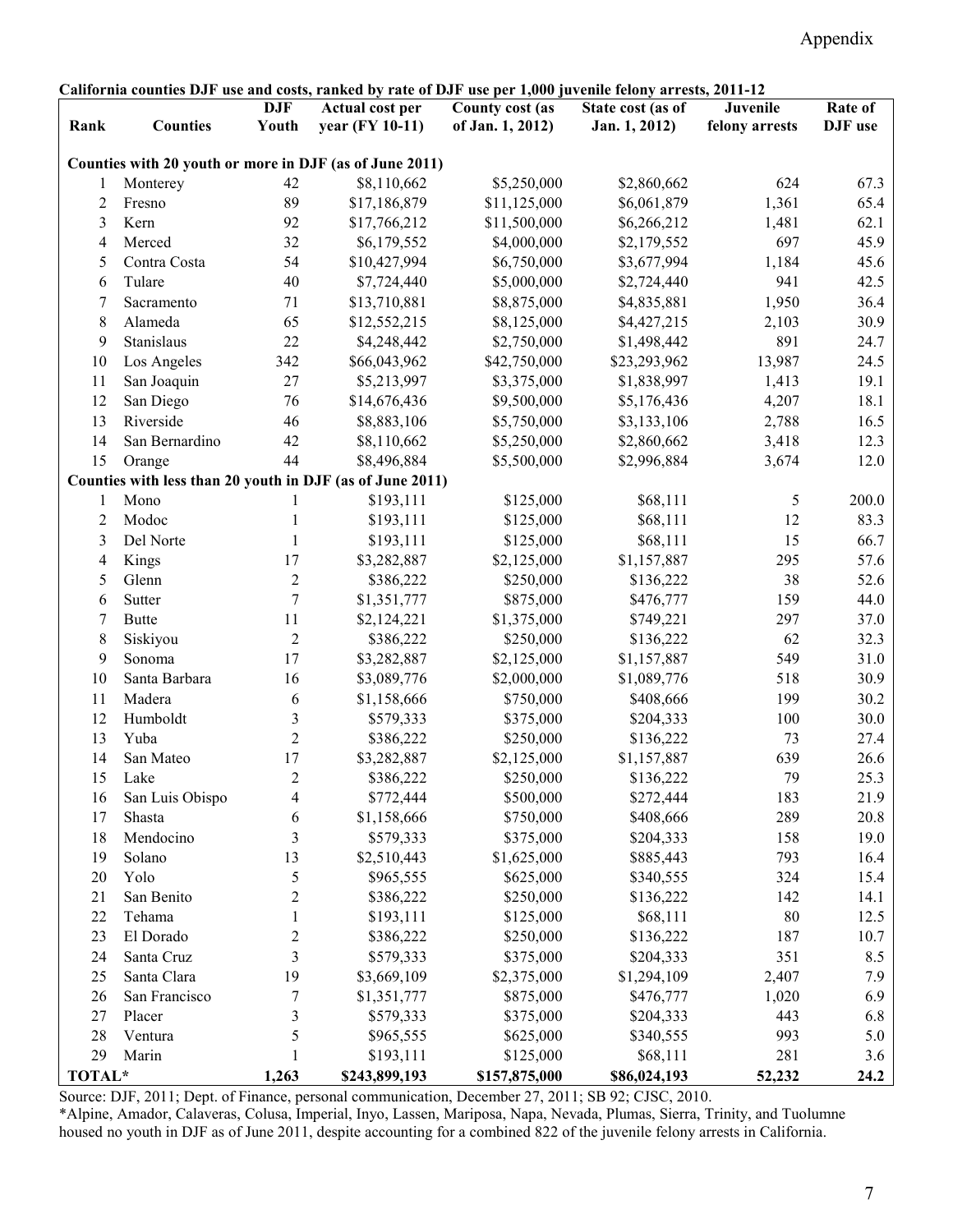California Department of Finance (Dept. of Finance). (2011). *Governor's Budget 2011-12, Proposed Budget Summary; Realignment.* Sacramento, CA: Dept. of Finance. Retrieved from: http://www.ebudget.ca.gov/pdf/BudgetSummary/Realignment.pdf

California Department of Corrections and Rehabilitation (CDCR). (2010). *2010 Juvenile Justice Outcome Evaluation Report Youth Released from the Division of Juvenile Justice in Fiscal Year 2004-05.* Sacramento, CA: CDCR. At: http://www.cdcr.ca.gov/Reports\_Research/docs/Recidivism%20Report.FY0405.%20FINAL .DJJ.pdf

- Center on Juvenile and Criminal Justice (CJCJ). (2009). *Closing California's Division of Juvenile Facilities: An Analysis of County Institutional Capacity.* San Francisco, CA: CJCJ.
- Center on Juvenile and Criminal Justice (CJCJ). (2011a). *The impact of realignment on county juvenile justice practice: Will closing State youth correctional facilities increase adult criminal court filings?* Juvenile Justice Realignment Series. San Francisco, CA: CJCJ.
- Center on Juvenile and Criminal Justice (CJCJ). (2011b). *The Cost of the State's Division of Juvenile Facilities: Is there incentive for California Counties to serve youth locally?* Juvenile Justice Realignment Series. San Francisco, CA: CJCJ.
- Center on Juvenile and Criminal Justice (CJCJc). *California's startling trends: Does more "youth on the streets" mean more crime?* San Francisco, CA: CJCJ
- Corrections Standards Authority (CSA). (2011). *Youthful Offender Block Grant: Expenditures & Outcomes 2009-10.* Sacramento, CA: CSA.
- Criminal Justice Statistics Center (CJSC). (2010). *California Criminal Justice Profiles 2010.*  Sacramento, CA: CJSC.
- Juvenile Research Branch (JRB). (2011). *Characteristics of the Division of Juvenile Justice Population. June 2011.* Sacramento, CA: CDCR. Retrieved from: http://www.cdcr.ca.gov/Reports\_Research/docs/research/06- 2011%20CHARACTERISTICS.pdf
- Little Hoover Commission (LHC). (2008). *Juvenile Justice Reform: Realigning Responsibilities.* Sacramento, CA: LHC.
- National Council on Crime and Delinquency (NCCD). (2010). *Assessing the Enhanced Ranch Program of the Santa Clara County Probation Department. Oakland, CA: NCCD.*
- Office of the Inspector General (OIG). (2010). *Special Review: California Department of Corrections and Rehabilitation's Legal Costs Associated with 12 Significant Class Action Lawsuits.* Sacramento, CA: OIG.